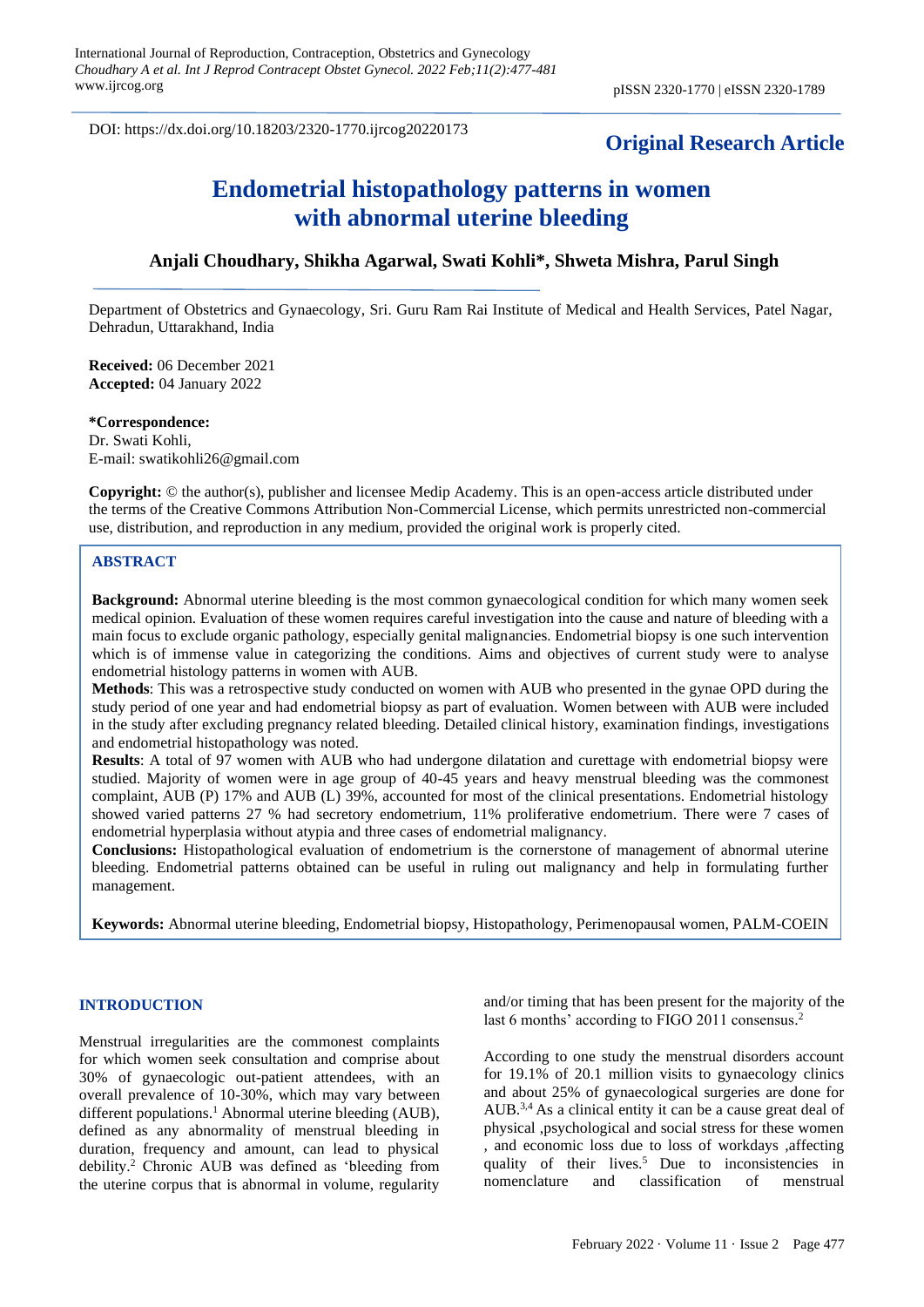abnormality, the clinical approach to this very vital problem has been fragmented till recent times. In 2011 The international federation of obstetricians and gynaecology (FIGO) has introduced a new nomenclature of AUB for menstrual abnormalities and a new classification system to cover all menstrual complaints under the acronym, PALM-COEIN, which this has been widely acknowledged and used.<sup>6</sup> In accordance to this classification AUB can be classified as (AUB-P) polyp, (AUB-A) adenomyosis, (AUB-L) leiomyoma, (AUB-M) malignancy and hyperplasia, (AUB-C) coagulopathy, (AUB-O)ovulatory dysfunction, (AUB-E) endometrial, and (AUB)I) iatrogenic and (AUB-N) not otherwise classified. <sup>2</sup>The "PALM" classification refers to structural abnormalities in genital tract, which can be diagnosed visually or by imaging or histo-pathology), whereas the "COEIN" classification denotes non-structural abnormalities  $.57$ . This classification has proven to be very useful and practical in diagnosing and managing cases of AUB.

About 25-30 % women experience some amount of abnormal bleeding before menopause. About 80% of these women have anovulatory bleeding. $8,9$ Perimenopausal AUBs usually reflect an organic pathology in the genital tract, like fibroid, polyp, adenomyosis or endometrial hyperplasia due to hormonal causes.<sup>10</sup> Evaluation of these women requires careful investigation into the cause and nature of bleeding with a main focus to exclude organic pathology, especially genital malignancies. Endometrial biopsy is one such intervention which is of immense value in knowing the aetiology of bleeding abnormality and planning further management. In perimenopausal females since many women might be anovulatory it becomes imperative to rule out endometrial hyperplasia or malignancy. Endometrial histopathological patterns in perimenopausal women range from secretory endometrium to hyperplastic and cystic glandular hyperplasia. With each successive anovulatory cycle the endometrium proliferates under the effect of oestrogen, unopposed by progesterone action and increases in degree and severity, leading eventually to hyperplasia, hyperplasia with atypia and eventually uterine malignancy. Dilatation and curettage are a simple cost-effective investigation of detecting uterine pathology. 11

# *Objectives*

Objective of the present study was to analyse endometrial histology to understand patterns and frequency of uterine pathology in perimenopausal women with AUB.

# **METHODS**

This was a retrospective study into analysis of women with AUB who presented in the gynaecology OPD of SGRRIM and HS and Shri. Mahant Indiresh hospital Dehradun, during the study period of one year from May 2019 to April 2020 and had endometrial biopsy as part of evaluation. Women between 35-55 years of age group with AUB were included in the study after excluding pregnancy related vaginal bleeding. Detailed clinical history with examination findings and the relevant routine and special investigation of these women were noted. History of co-morbidities were enquired and investigated. Ultrasonographic findings of pelvic organs and histo-pathology of endometrial biopsies of the cases, obtained by dilatation and curettage was noted. After evaluation the AUB was classified according to PALM-COEIN classification. Data so obtained were tabulated and analysed.

#### **RESULTS**

A total of 97 women in the age group 40-50 with AUB who had undergone dilatation and curettage for endometrial biopsy were included in the study. Majority of women were in the age group 40 and above (77.2%) and 89.5% were of parity two and above. Clinically - 43.2% presented with heavy menstrual bleeding, 22.5% with frequent menses, 9% had frequent and heavy periods and 9% women had dysmenorrhea as an associated complaint.

#### **Table 1: Age group distribution.**

| Age group (years) |    | $\frac{0}{2}$ |
|-------------------|----|---------------|
| $36-40$           | つつ | 22.6          |
| 41-45             | 31 | 31.9          |
| 46-50             | 24 | 24.7          |
| 50+               | 20 | 20.6          |

#### **Table 2: Parity distribution.**

| <b>Parity</b> |    | $\frac{0}{0}$ |
|---------------|----|---------------|
|               |    | 5.1           |
|               |    | 5.1           |
| 2             | 36 | 37.1          |
| 3             | 29 | 29.8          |
|               | 20 | 20.6          |
| $5+$          | ာ  | 2.0           |

#### **Table 3: Clinical features.**

| <b>Clinical features</b>        | N   | $\frac{0}{\alpha}$ |
|---------------------------------|-----|--------------------|
| <b>Frequent menses</b>          | 22. | 22.6               |
| Hmb                             | 42  | 43.2               |
| <b>Infrequent menses</b>        |     | 5.1                |
| <b>Frequent menses with hmb</b> | Q   | 9.2                |
| <b>Intermenstrual spotting</b>  | 10  | 10.3               |
| Dysmenorrhea                    |     | 92                 |

Clinical examination and ultrasonography and endometrial biopsies were done for all women as a part of evaluation and to classify the pathology according to PALM COEIN method of classification. 38%fibroids AUB (L), 17% polyps, AUB (P), 11% had adenomyosis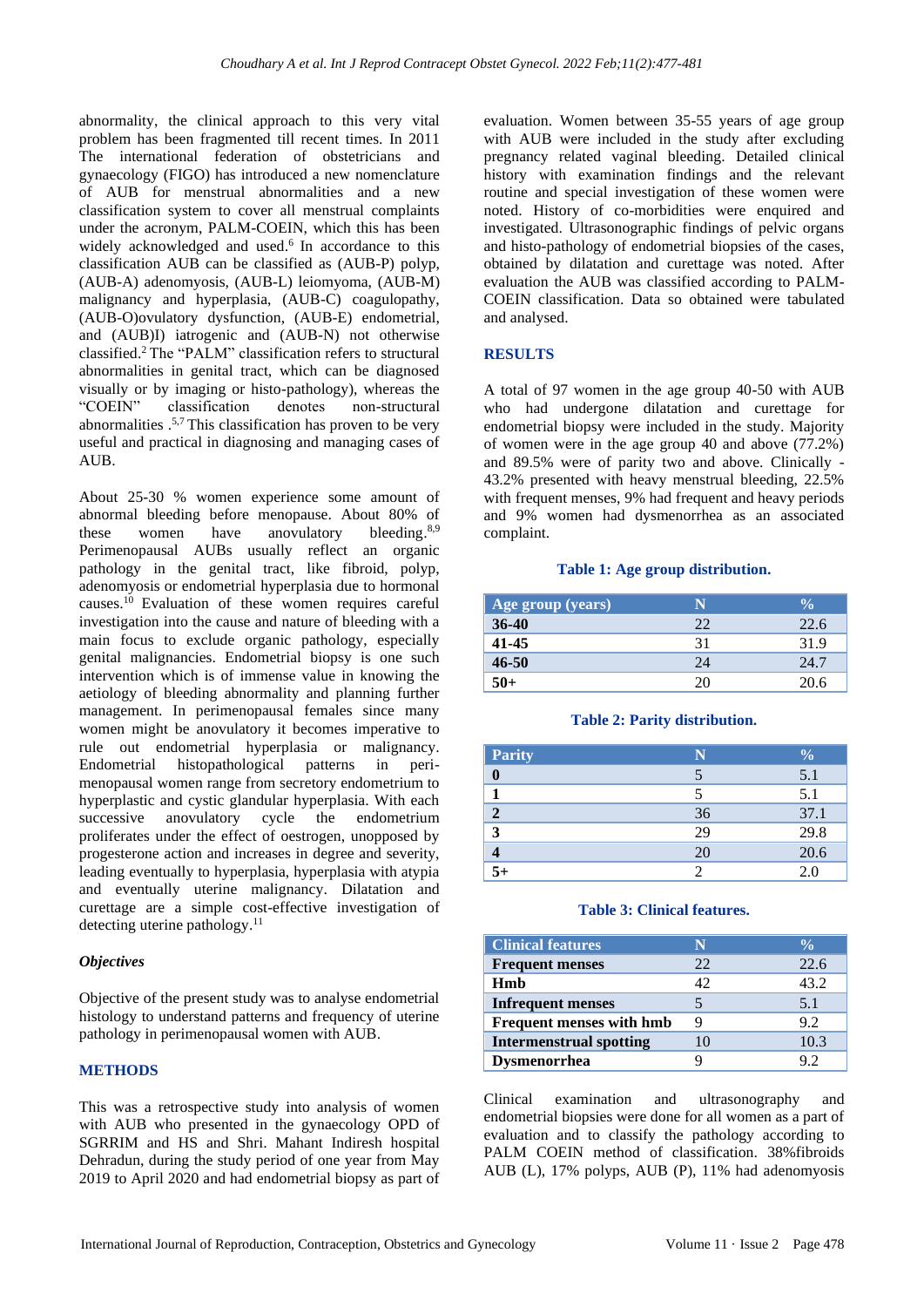AUB (A), 3% had was diagnosed as malignancy after endometrial biopsy.

| <b>BMI</b>  | N  | $\frac{0}{2}$ |
|-------------|----|---------------|
| < 18.5      |    |               |
| 18.5-24.9   | 24 | 24.7          |
| $25 - 29.9$ | 58 | 59.7          |
| >30.0       | 15 | 15.4          |

#### **Table 4: BMI.**

#### **Table 5: AUB According to PALM-COEIN.**

| <b>PALM-COEIN</b>            | N  | $\frac{0}{\alpha}$ |
|------------------------------|----|--------------------|
| <b>Polyp</b>                 | 17 | 17.5               |
| Adenomyosis                  | 11 | 11.3               |
| Leiomyoma                    | 38 | 39.1               |
| <b>Malignancy</b>            | 3  | 3.0                |
| Coagulopathy                 |    |                    |
| <b>Ovulatory dysfunction</b> | 12 | 12.3               |
| <b>Endometrium</b>           | 12 | 12.3               |
| <b>Iatrogenic</b>            |    |                    |
| Not yet classified           |    | 4.1                |

#### **Table 6: Endometrial histopathology.**

| <b>Histopathology</b>                            | N  | $\frac{0}{\alpha}$ |
|--------------------------------------------------|----|--------------------|
| <b>Secretory endometrium</b>                     | 27 | 27.8               |
| <b>Proliferative endometrium</b>                 | 11 | 11.3               |
| Irregular ripening                               | 17 | 17.5               |
| <b>Irregular shedding</b>                        | 10 | 10.3               |
| <b>Endometritis</b>                              | 4  | 4.1                |
| <b>Endometrial hyperplasia</b><br>without atypia | 7  | 72                 |
| <b>Malignancy</b>                                | 3  | 3.0                |
| Atrophic endometrium                             | 2  | 2.0                |
| <b>Luteal phase defect</b>                       |    | 4.1                |
| <b>Hormonal changes</b>                          | 12 | 12.3               |

There were 12.3% cases of ovulatory dysfunction as evident by proliferative endometrium AUB (O), 12.3% had endometrial hyperplasia AUB (E), and 4,1% were not classified AUB (N). There was no case of coagulatory AUB (C) or iatrogenic AUB (I) disorder in our study. Endometrial histopathology revealed a variety of patterns, most common was secretory endometrium 27.8%, followed by irregular ripening (17.2%), proliferative endometrium (11.3%), Irregular shedding endometrium (10.3%).12 % endometrial biopsies showed hormonal changes, 2 % of women had atrophic endometrium and 3.1 % women had endometritis. There were 7% cases of endometrial hyperplasia without atypia and 3% biopsies had features of endometrial malignancy.

## **DISCUSSION**

AUB is a special category of gynaecological disorder that needs careful evaluation to know the cause of bleeding and formulate prospective management. Many of these bleeding patterns are transient and are result of hormonal imbalance peculiar to this age group, and may not require active treatment. More emphasis in these cases is to rule out sinister endometrial hyperplasia and malignancies by endometrial biopsies. Peri-menopausal AUB was found to be at a very high prevalence of 54% in study by Gopalan and co-workers. <sup>12</sup> Many menstrual patterns are observed in these women ranging from scanty bleeding to heavy menstrual bleeding, frequent menses and bleeding with severe dysmenorrhea. Commonest complaint in these women is heavy menstrual bleeding, which is most bothersome and leads to anaemia, fatigue and physical debility. We found 43.2% cases of HMB in our study, there were 22.1% women with frequent menses and 9%with severe dysmenorrhea with HMB. In a study by Zeeba S. in analysing 628 women with AUB they found 41% women presented with menorrhagia, followed by 18 % metro-menorrhagia.<sup>11</sup> In another study by Shree Laxmi etal 83% of women had heavy menstrual bleeding and 26 % had frequent periods.<sup>12</sup> While evaluating endometrial histology in perimenopausal women with AUB Archana B et al. found that 53.3% women presented with menorrhagia, 28.2% with polymenorrhagia, 12.2% had intermenstrual bleeding and 6.5% had metrorrhagia. In their study dysmenorrhea was common associated symptom in women in  $40-45$  age group.<sup>13</sup> In our observation there were 42% women with heavy menstrual bleeding in this age group, 34% of these women were moderately, and 11% were severely anaemic.

Many women with AUB have other comorbidities in the perimenopausal age group which contributes to additional risk factor for endometrial pathology. It has been suggested that about 50% of women with AUB and hyperplastic endometrium have somatic co-morbid conditions, most common being, obesity, metabolic syndrome, gastrointestinal and cardiovascular diseases.<sup>14</sup> In our study we found 57.2 overweight and 15.4% obese according their BMI. Obesity, 9.4% Diabetes, 11% hypertension,17.1 thyroid disease. In a study by Siriwan et al. they found 65 % women with a mean age of 52 years, diagnosed with endometrial cancer had co-existing medical condition, of which metabolic syndrome was the commonest followed by, thyroid disorder.<sup>15</sup>

Pelvic ultrasonography and endometrial biopsy are of immense value in women with AUB under evaluation. In our study we were able to diagnose 62.7% women with genital tract pathology on, 39.1%had fibroid (AUB-L), 11.3% with adenomyosis (AUB-A) and -12.3 women had hyperplastic endometrium (AUB-E) on USG scans. Dilatation and curettage with endometrial sampling are an easy and cost-effective way of assessing endometrial pathology with minimal complications and has become an essential tool in AUB evaluation especially in the perimenopausal women. 14,16,17 ACOG recommends endometrial biopsy in any woman above 35years of age with anovulatory bleeding not responding to medical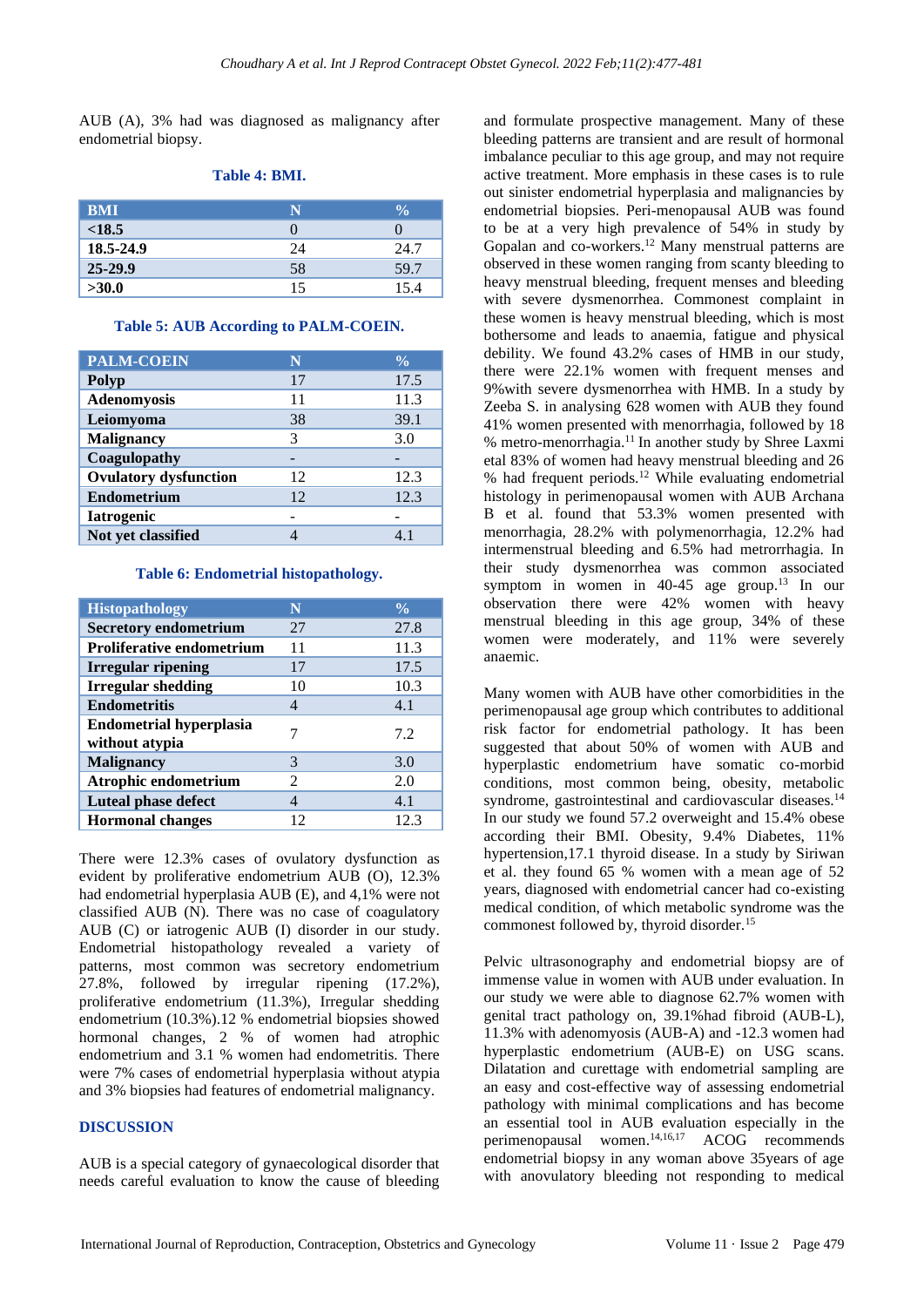treatment.<sup>18</sup>In perimenopausal AUB endometrial biopsy is 82.3% sensitive in diagnosing endometrial hyperplasia and 91% sensitive in detecting endometrial cancer with 98 % specificity.19,20

Perimenopause is period of great hormonal change for women associated with declining ovarian reserve. Few years before menopause, and cessation of ovarian function, the endometrium and menstrual cycles undergoes many changes ranging from secretory endometrium, luteal phase defects as seen by irregular ripening and irregular shedding endometrium, anovulation- as seen by proliferative endometrium and endometrial hyperplasia. In our study endometrial biopsies were done as a part of routine assessment and yielded varied results the commonest endometrial patterns in our study were, secretory endometrium 27.8%, proliferative endometrium 11.3%, 17% irregular ripening and 11% irregular shedding. Endometrial hyperplasia was found in 7.3% and hormonal effect in12.1%. There were three cases of endometrial malignancy. These changes in endometrium follow a progression of hormonal changes characteristic to perimenopausal age group. Other endometrial patterns in our study were endometritis in 4.1% and atrophic endometrium in 2%.

In many other studies, predominant endometrial patterns found in perimenopausal women were proliferative endometrium secretory endometrium and endometrial hyperplasia. 14,20,21 Baral and colleagues while studying endometrial samples categorised irregular shedding and irregular shedding, decidualization and pill effect as abnormal physiological changes. In this study the 40-45 years old women, they found 45% endometrial samples with normal physiologic and premalignant conditions.<sup>22</sup> Another similar study of clinical spectrum and histopathological patterns of peri-menopausal AUB found that prevalence of proliferative endometrium was 31.33%, secretory endometrium was 21.67%, atrophic endometrium in 6%. There was endometritis in 8.67% and adenocarcinoma in 1.6%.<sup>23</sup>

As a most common troublesome gynaecological disorder, this can be debilitating for some women, abnormal uterine bleeding demands systematic evaluation. Although the diagnostic procedures and treatment modalities have been evolving over time, basic dilatation and curettage to sample endometrium for histopathology remains most important intervention. Understanding endometrial pathology helps in deciding treatment options. Many physiological and benign changes can be left alone till attainment of natural menopause. Some women may be selected for appropriate medical therapy and only a few with sinister endometrial pattern or malignancy require hysterectomy.

# **CONCLUSION**

Histopathological evaluation of endometrium is the cornerstone of management of women with abnormal uterine bleeding. Endometrial histopathology patterns obtained can help in formulating further management and to rule out malignancy.

*Funding: No funding sources Conflict of interest: None declared Ethical approval: The study was approved by the Institutional Ethics Committee*

## **REFERENCES**

- 1. Sun Y, Wang Y, Mao L, Wen J, Bai W. Prevalence of abnormal uterine bleeding according to new International Federation of Gynecology and Obstetrics classification in Chinese women of reproductive age: A cross-sectional study. Medicine (Baltimore). 2018;97(31):e11457.
- 2. Munro MG, Critchley HO, Fraser IS. The flexible FIGO classification concept for underlying causes of abnormal uterine bleeding. Semin Reprod Med. 2011;29:391-9.
- 3. Albers JR, Hull SK, Wesley RM. Abnormal Uterine Bleeding. Am Fam Physician. 2004;69(8):1915-26.
- 4. Nicholson WK, Ellison SA, Grason H, Powe NR. Patterns of ambulatory care use for gynaecologic conditions: a national study. Am J Obstet Gynecol. 2001;184:523-30.
- 5. [Whitaker](https://www.ncbi.nlm.nih.gov/pubmed/?term=Whitaker%20L%5BAuthor%5D&cauthor=true&cauthor_uid=26803558) L. Abnormal uterine bleeding. [Best Pract](https://www.ncbi.nlm.nih.gov/pmc/articles/PMC4970656/)  [Res Clin Obstet Gynaecol.](https://www.ncbi.nlm.nih.gov/pmc/articles/PMC4970656/) 2016;34:54-65.
- 6. Baird DD, Dunson DB, Hill MC. High cumulative incidence of uterine leiomyoma in black and white women: ultrasound evidence. Am J Obstet Gynecol. 2003;188:100-7.
- 7. Brahma PK, Martel KM, Christman GM. Future directions in myoma research. Obstet Gynecol Clin North Am. 2006;33:199-224.
- 8. Indrani M, Rao PS, Nataraj S, Biswas M. An analysis of endometrial bleeding patterns in perimenopausal women. IJRCOG. 2017[;6\(7\):415-9.](https://www.ijrcog.org/index.php/ijrcog/issue/view/39)
- 9. Agarwal P, Garg R, Rai N, Prakash P. Abnormal Uterine Bleeding. J South Asian Feder Menopause Soc. 2016;4(1):22-6.
- 10. Talukdar B, Mahela S. Abnormal uterine bleeding in perimenopausal women: Correlation with sonographic findings and histopathological examination of hysterectomy specimens. J Midlife Health. 2016;7(2):73-77.
- 11. Jairajpuri ZJ, Rana S, Jetle S. Atypical uterine bleeding-Histopathological audit of endometrium A study of 638 cases. Al Ameen J Med Sci. 2013;6(1): 21-8.
- 12. Sreelakshmi U. Uterine bleeding in perimenopausal women. Int J Reprod Contracept Obstet Gynecol. 2018;7(1):192-7.
- 13. Bhosle A, Fonseca M. Evaluation and histopathological correlation of abnormal uterine bleeding in perimenopausal women. Bombay Hosp J. 2010;52(1):60-71.
- 14. Gopalan U, Rajendiran S, Karnaboopathy R. Study of endometrial histopathology in women with